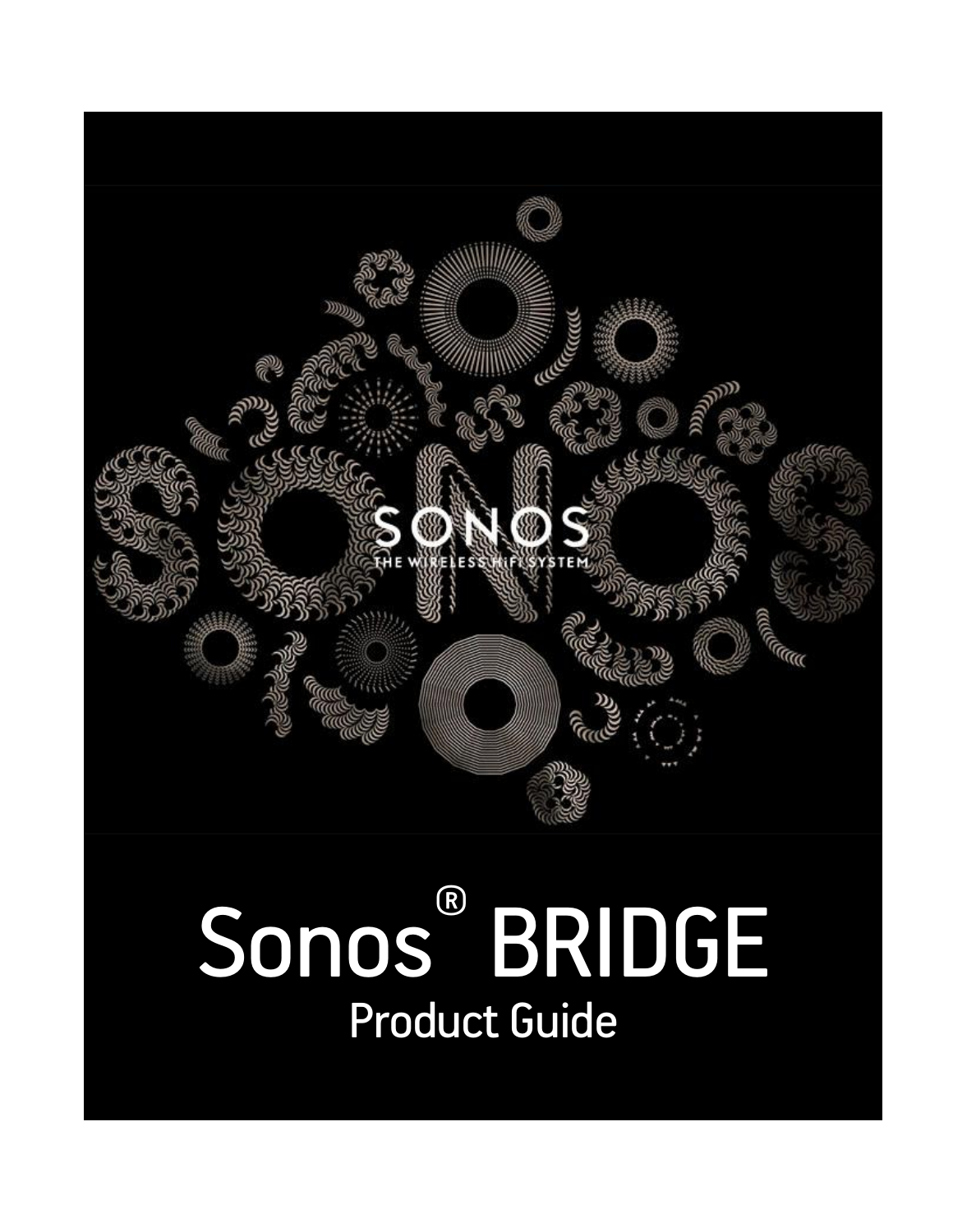#### THIS DOCUMENT CONTAINS INFORMATION THAT IS SUBJECT TO CHANGE WITHOUT NOTICE.

No part of this publication may be reproduced or transmitted in any form or by any means, electronic or mechanical, including but not limited to photocopying, recording, information retrieval systems, or computer network without the written permission of Sonos, Inc. Sonos and all other Sonos product names and slogans are trademarks or registered trademarks of Sonos, Inc. Sonos Reg. U.S. Pat. & Tm. Off. Sonos products may be protected by one or more patents. Our patent-to-product information can be found here: *sonos.com/legal/patents*

iPhone®, iPod®, iPad® and iTunes® are trademarks of Apple Inc., registered in the U.S. and other countries. Windows® is a registered trademark of Microsoft Corporation in the United States and other countries. Android™ is a trademark of Google, Inc.

Sonos uses MSNTP software, which was developed by N.M. Maclaren at the University of Cambridge. © Copyright, N.M. Maclaren, 1996, 1997, 2000; © Copyright, University of Cambridge, 1996, 1997, 2000.

All other products and services mentioned may be trademarks or service marks of their respective owners.

June 2015 ©2004-2015 by Sonos, Inc. All rights reserved.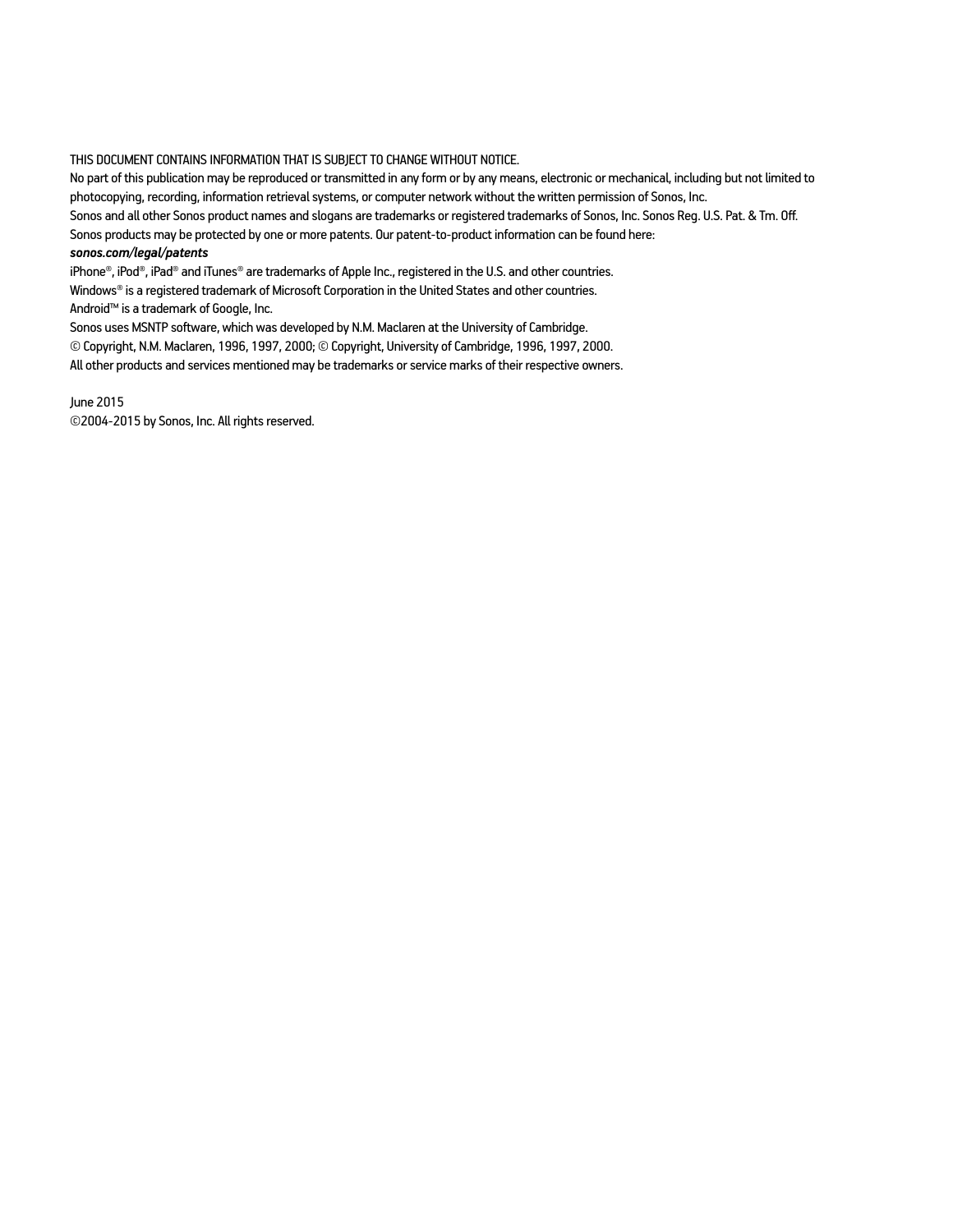# **Sonos BRIDGE**

The BRIDGE is an accessory that plugs into your home router to create a dedicated wireless network exclusively for your Sonos system—providing you with reliable wireless performance no matter how large your home or how many WiFi devices you use.

# **When Should I Use a BRIDGE?**

- If your WiFi network is already in high demand with streaming video, gaming, and web surfing, connect a BRIDGE to your router to establish a separate wireless network exclusively for your Sonos speakers.
- If you want to strengthen the wireless performance of your Sonos system, connect a BRIDGE to extend wireless coverage to all of the rooms where you want music.



### **New to Sonos?**

It takes just a few steps to get your Sonos system up and running (the steps below are fully explained in the QuickStart Guide packaged with your BRIDGE) —

- Connect the BRIDGE to your router using an Ethernet cable (supplied).
- Place other Sonos products in the room of your choice.
- Download and install the Sonos app and then follow the prompts to set up your Sonos system.

Once you've set up your music system, you can add additional Sonos products any time.

# **Adding to an existing Sonos system?**

Sonos can be easily expanded room by room. If you are adding this BRIDGE to an existing Sonos music system, you can turn directly to ["Adding to an Existing Sonos System" on page 3.](#page-4-0)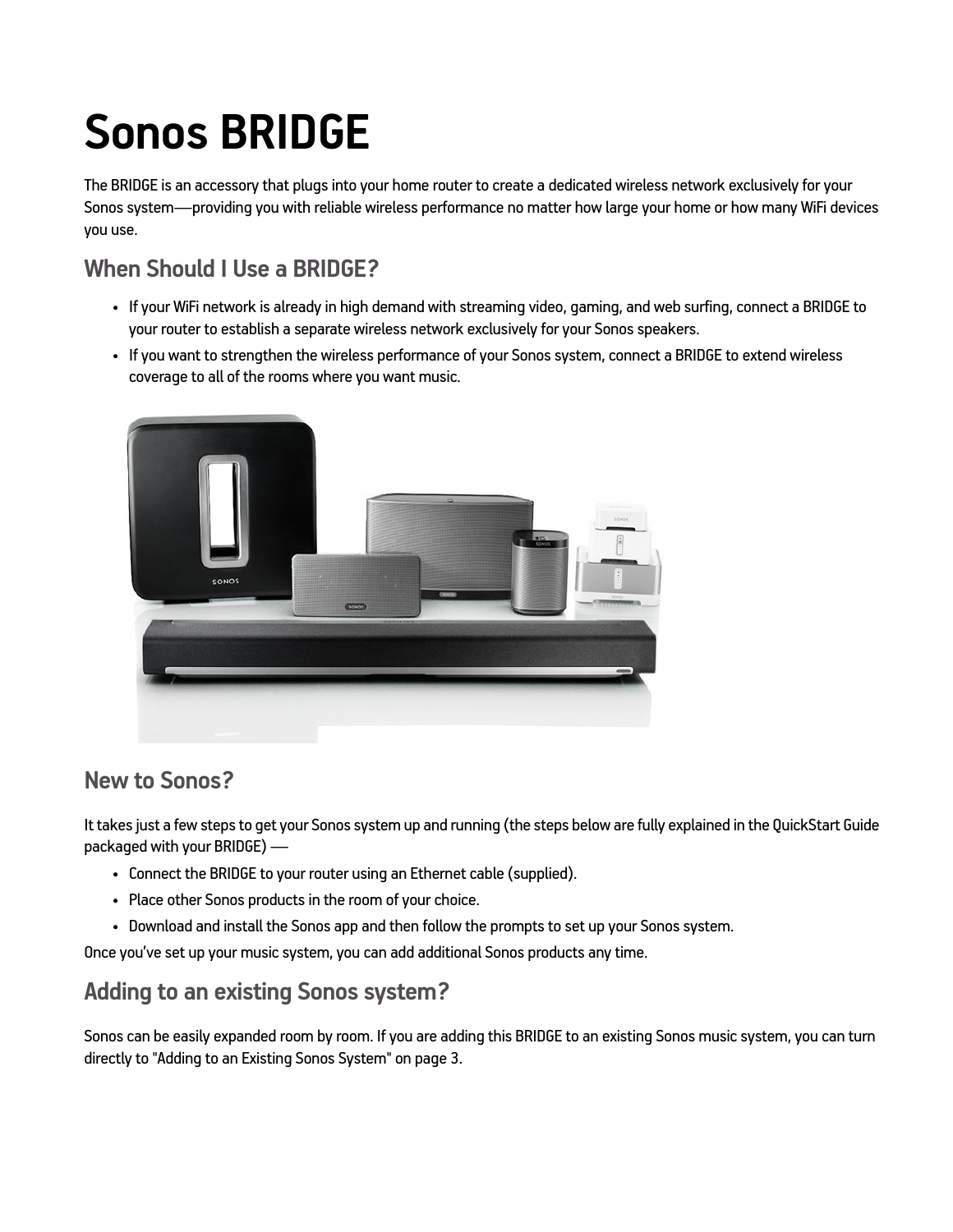# **Your Home Network**

To access Internet music services, Internet radio, and any digital music stored on your computer or Network-Attached Storage (NAS) device, your home network must meet the following requirements:

### **Home network requirements**

**Note:** Your network must have a high-speed Internet connection, as the Sonos system is designed to provide you with free, online software updates. Your Sonos system must be registered to receive these updates so **be sure to register** during the setup process. We do not share your e-mail address with other companies.

- High-speed DSL/Cable modem, or fiber-to-the-home broadband connection for proper playback of Internet-based music services. (If your Internet service provider only offers Satellite Internet access, you may experience playback issues due to fluctuating download rates.)
- If your modem is not a modem/router combination and you want to take advantage of Sonos' automatic online updates, or stream music from an Internet-based music service, **you must install a router in your home network**. If you do not have a router, purchase and install one before proceeding. If you are going to use the Sonos Controller App on an Android™ or iOS device, or you are setting up Sonos wirelessly, you will need a *wireless* router. Please visit our website at *<http://faq.sonos.com/apps>* for more information.

**Note:** Sonos communicates over a 2.4GHz home network supporting 802.11 b/g wireless technology. 5GHz networks are not supported in a completely wireless Sonos setup.

- Connect a Sonos BRIDGE, BOOST™ or player to your router if:
	- You have a larger home where the WiFi performance isn't reliable and you want to strengthen the wireless performance of your Sonos system.
	- Your WiFi network is already in high demand with streaming video and web surfing and you want to create a separate wireless network exclusively for your Sonos speakers.
	- Your home network is 5GHz only (not switchable to 2.4GHz).
- For best results, you should connect the computer or NAS drive that contains your personal music library collection to your home network router using an Ethernet cable.

### **System requirements**

- Windows® XP SP3 and higher
- Macintosh<sup>®</sup> OS X 10.7 and higher
- Compatible with iPhone®, iPod touch®, and iPad® devices running iOS 6.0 or later, certain features require higher versions of iOS
- Android 2.2 and higher, certain features require higher versions of Android

**Note:** For the latest system requirements, including supported operating system versions, please visit our website at *<http://faq.sonos.com/specs>*.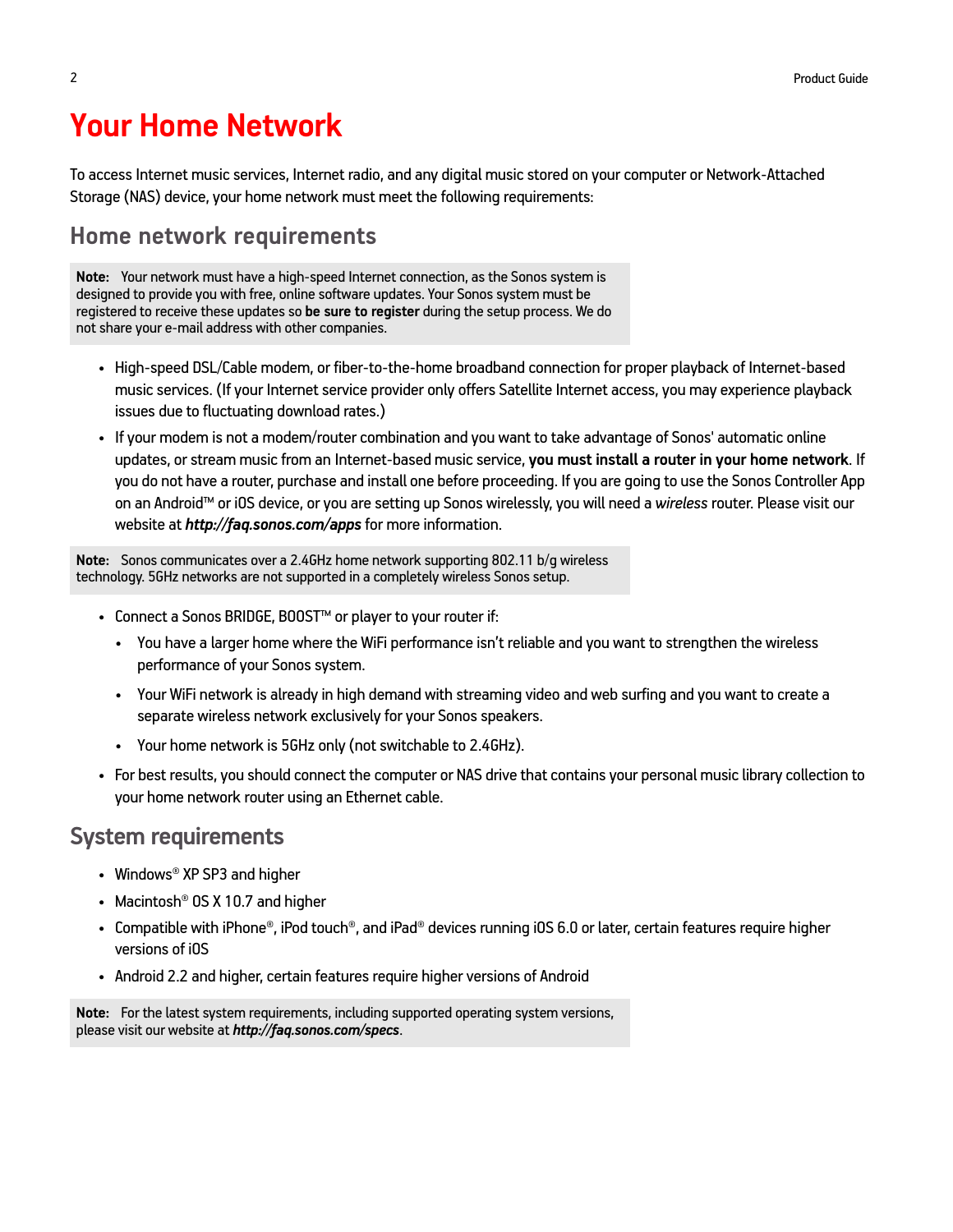# <span id="page-4-0"></span>**Adding to an Existing Sonos System**

Once you've got a Sonos system set up, you can easily add more Sonos products any time (up to 32 rooms).

**Note:** If you purchased a Sonos BRIDGE to replace a Sonos product that is currently attached to your router, be sure to add the BRIDGE to your Sonos system (see steps below) before unplugging and moving the originally wired Sonos speaker.

- **1.** Attach the power adapter and plug in the Sonos BRIDGE.
- **2.** Choose one of the following options:
	- Select **Add a BRIDGE or BOOST** from the **Manage** menu on a Mac or PC.
	- Select **Add a BRIDGE or BOOST** from the **Settings** menu on a handheld controller.

During the setup process, you will be prompted to press and release the **Join** button on the side of the Sonos BRIDGE.

You may be prompted to update the rest of your Sonos system during this process.

A BRIDGE will not display on your **ROOMS** pane after it is set up. If you wish to change the settings for this product, choose one of the following:

- Using the Sonos Controller for PC: Select **Manage** -> **Settings** -> **BRIDGE Settings**.
- Using the Sonos Controller for Mac: Select **Sonos** -> **Preferences** -> **BRIDGE Settings**.
- Using a handheld Sonos controller: Select **Settings** -> **BRIDGE Settings**.

Thick walls, 2.4 GHz cordless telephones, or the presence of other wireless devices can interfere with or block the wireless network signals from your Sonos system. If you experience difficulty after positioning a Sonos product, try one or more of the following resolutions—relocate the Sonos product; change the wireless channel your music system is operating on; connect a Sonos product to your router if your setup is currently wireless.

# **Playing Music**

You can use any Sonos controller to make music selections—choose a music source from the Sonos music menu on a handheld controller, or from the **MUSIC** pane if you are using the Sonos Controller App for Mac or PC.

### **Radio**

Sonos includes a radio guide that provides immediate access to thousands of free Internet radio stations and broadcast programs. You can easily find radio from all over the world—music, news, and variety programming, including archived shows and podcasts.

To select an Internet radio station, simply select **Radio** and choose a station.

### **Music services**

A music service is an online music store or online service that sells audio on a per-song, per audiobook, or subscription basis. Sonos is compatible with several music services - you can visit our website at *[www.sonos.com/music](http://www.sonos.com/music)* for the latest list. (Some music services may not be available in your country. Please check the individual music service's website for more information.)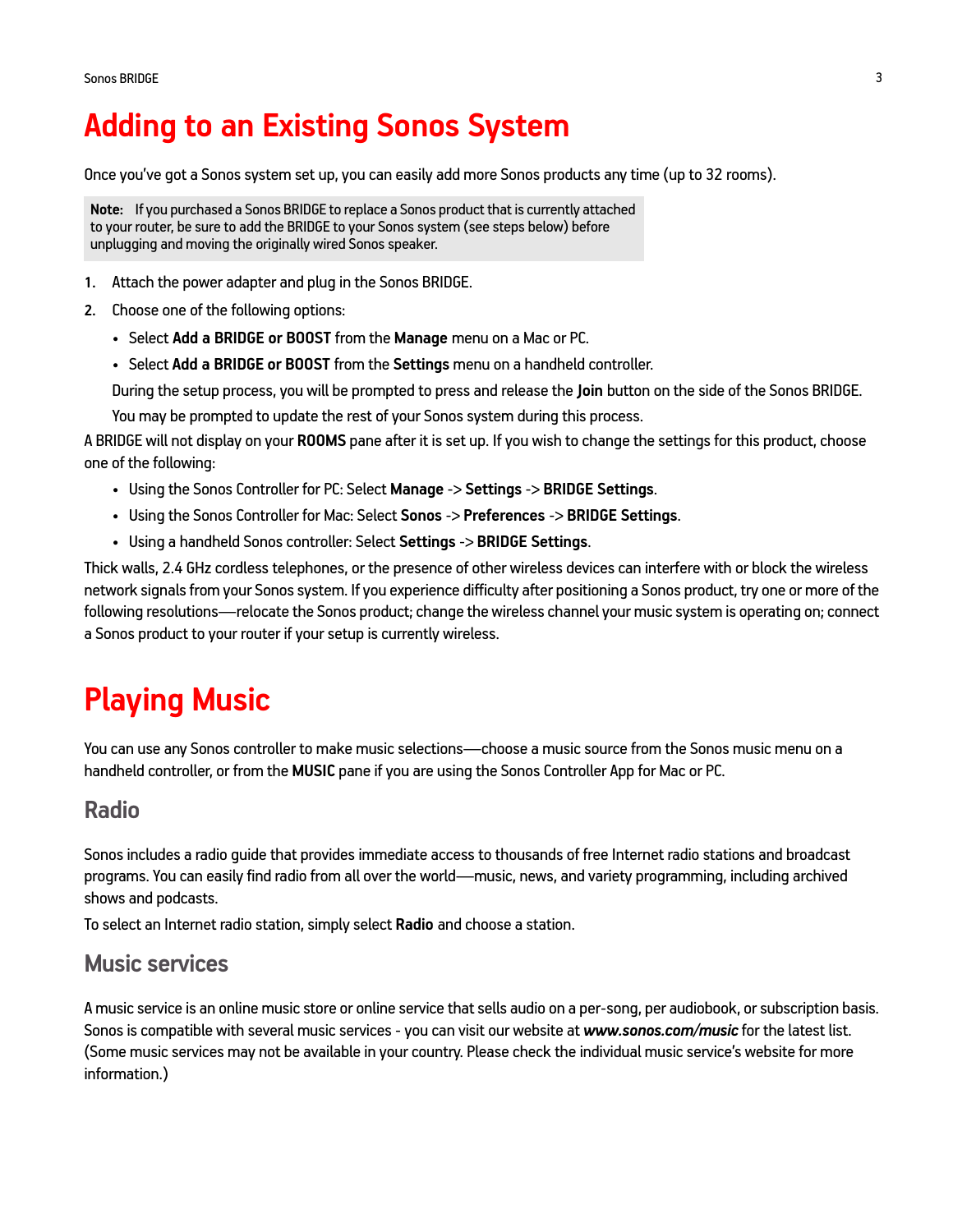If you are currently subscribed to a music service that's compatible with Sonos, simply add your music service user name and password information to Sonos as needed and you'll have instant access to the music service from your Sonos system.

- **1.** To add a music service, touch **Add Music Services** from the Sonos music menu on your handheld controller.
- **2.** Select the Sonos-compatible music service you would like to add.
- **3.** Select **Add Account**, and then follow the on-screen prompts. Your login and password will be verified with the music service. As soon as your credentials have been verified, the music service displays on the Sonos music menu.

Free music service trials are available in some countries. (Please check the individual music service's website for more information.) If there is a music service trial visible on the **Music Services** menu, simply touch it to select. Touch **Add Account** -> **I'm new to [music service]**, and then follow the prompts to activate the music trial. After the trial period is up, you will need to subscribe to the music service to keep the music playing.

### **Local music library**

The Sonos system can play music from any computer or network-attached storage (NAS) device on your home network where you have shared music folders. During the setup process, you are guided through the process of accessing your local music library (such as your iTunes library). Over time, you may wish to add or remove folders from this list.

- To add new music folders to Sonos, touch **Settings** -> **Manage Music Library** -> **Music Library Setup** -> **Add New Share** on your handheld controller.
- To remove music folders, touch **Settings** -> **Manage Music Library** -> **Music Library Setup**. Touch the share you wish to remove and then select **Remove Share** on your handheld controller.

The Sonos system indexes your music folders so you can view your music collection by categories (such as artists, albums, composers, genres, or tracks.) If you add new music to a folder that is already indexed, simply update your music index to add this music to your Sonos music library.

• To update your music index, touch **Settings** -> **Manage Music Library** -> **Update Music Index Now** on your handheld controller. If you'd like your music index to update automatically each day, select **Schedule Music Index Updates** and then select a music index update time.

### **Wireless iTunes playback**

You can select and play music and podcasts stored on any iPad, iPhone, or iPod touch that's on the same network as your Sonos products. Playback is perfectly synchronized, in any or every room of your home. Simply choose **This iPad**, **This iPhone**, or **This iPod touch** from the Sonos app on your iOS device to make audio selections and then you can use any Sonos controller to control playback.

### **Wireless playback from Android devices**

You can select and play music stored on any Android device that's on the same network as your Sonos products. Playback is perfectly synchronized, in any or every room of your home. Simply choose **This Mobile Device** from the Sonos app on your Android smartphone or tablet to make audio selections and then you can use any Sonos controller to control playback.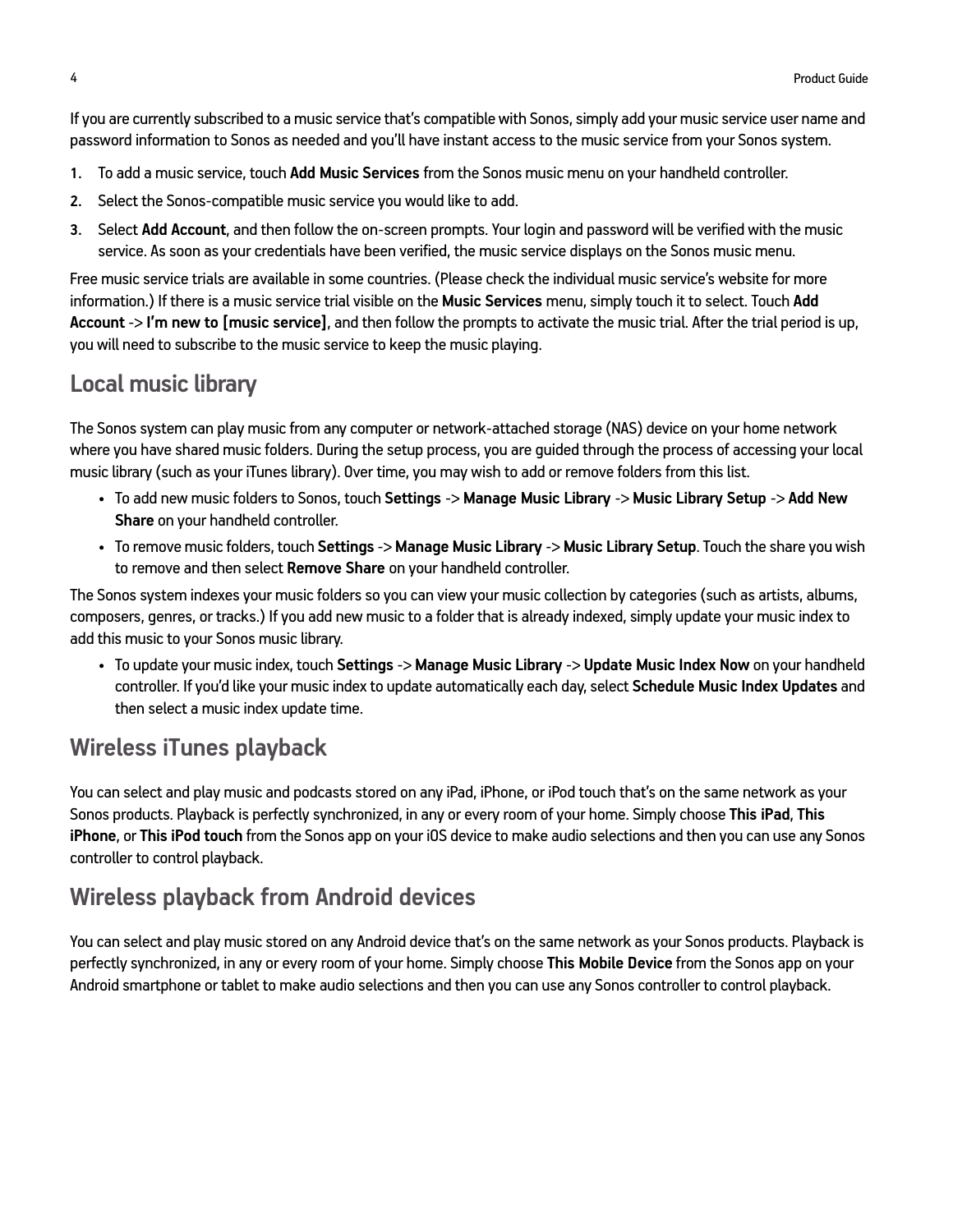# **Google Play Music (Android devices)**

You can play music to your Sonos system directly from the Google Play Music app on any Android device. This feature is available for both Standard and All Access Google Play Music customers.

To play music directly from the Google Play Music app to your Sonos system, you must have both the Google Play Music app and the Sonos Controller App installed on your mobile device.

Simply open the Google Play Music app and connect to a Sonos room or room group to start the music.

# **Status** Join indicator button SONOS)

**Sonos BRIDGE Front**

**Join button Press the Join button to join the BRIDGE to your Sonos system.** 

**BRIDGE status indicator** Indicates the current status of the BRIDGE. When the BRIDGE is in normal operation, you can turn the white status indicator light on and off.

• For a complete list of status indications, please go to *<http://faq.sonos.com/led>*.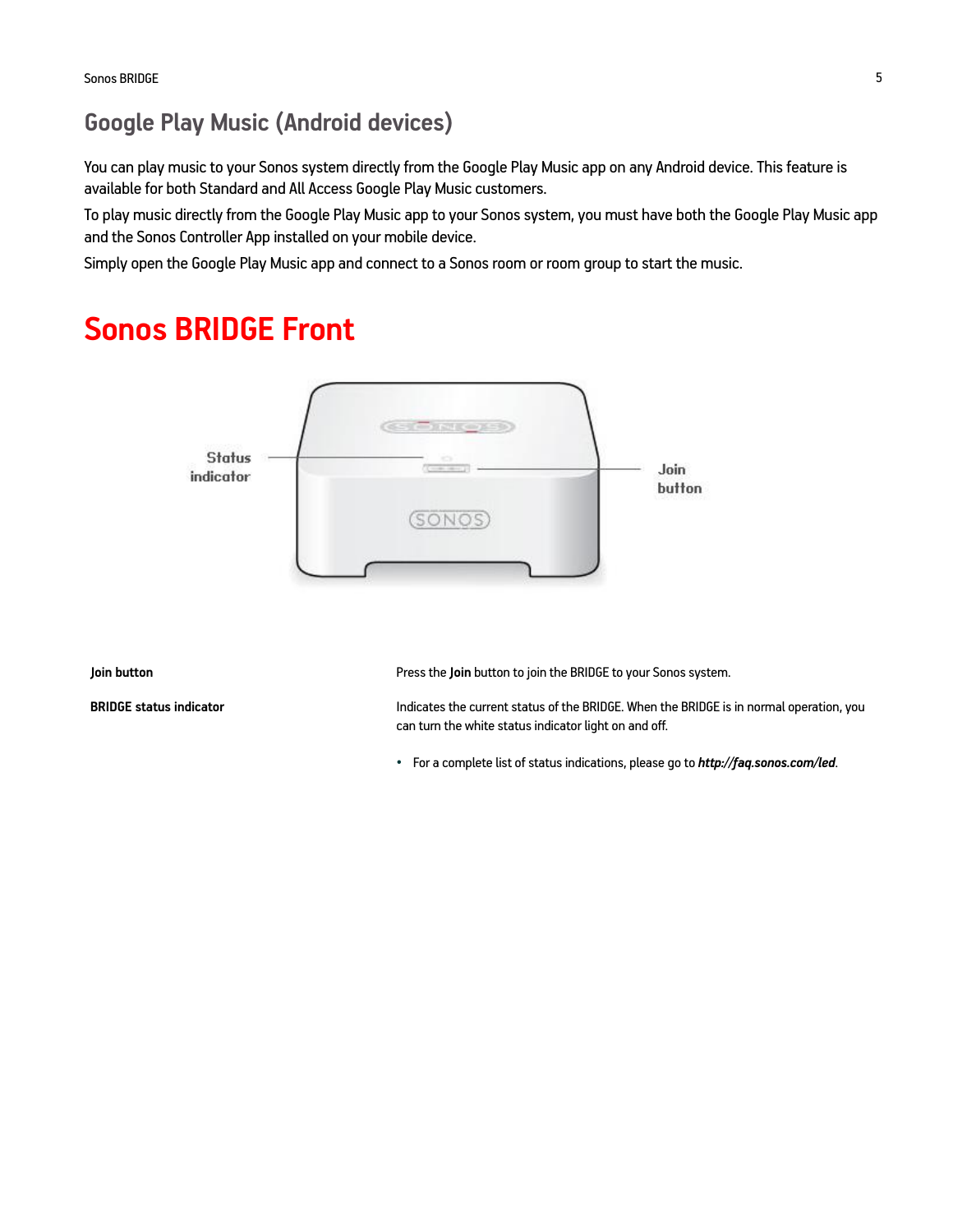# **Sonos BRIDGE Back**



**Ethernet switch connectors (2)** Use an Ethernet cable (supplied) to connect to a router, computer, or additional network device such as a network-attached storage (NAS) device.

**AC power (mains) input** Use the supplied power adapter to connect to power outlet (using a third-party power cord will void your warranty). Be sure to use the proper power adapter for your country.

# **Basic Troubleshooting**

**Warning:** Do not open Sonos products as there is a risk of electric shock. Under no circumstances should Sonos products be repaired by anyone other than an authorized Sonos repair center, as this will invalidate the warranty. Please contact Sonos Customer Support for more information.

If a problem occurs, you can try the troubleshooting suggestions listed below. If one of these doesn't remedy the problem, or you are not sure how to proceed, please contact the Sonos Customer Support team and we'll be happy to help.

# **Sonos product(s) not detected during setup**

- Check to make sure the power cord is properly seated.
- A network issue may be preventing the product from connecting to your Sonos system. If this is a wireless Sonos product, try moving the Sonos products closer together, or use an Ethernet cable to hard wire the product to your router temporarily to see if the problem is related to wireless interference.

If you encounter this message while a Sonos product is connected to your router, you can try the steps below to resolve this issue. If you are still experiencing problems, please contact Sonos Customer Support.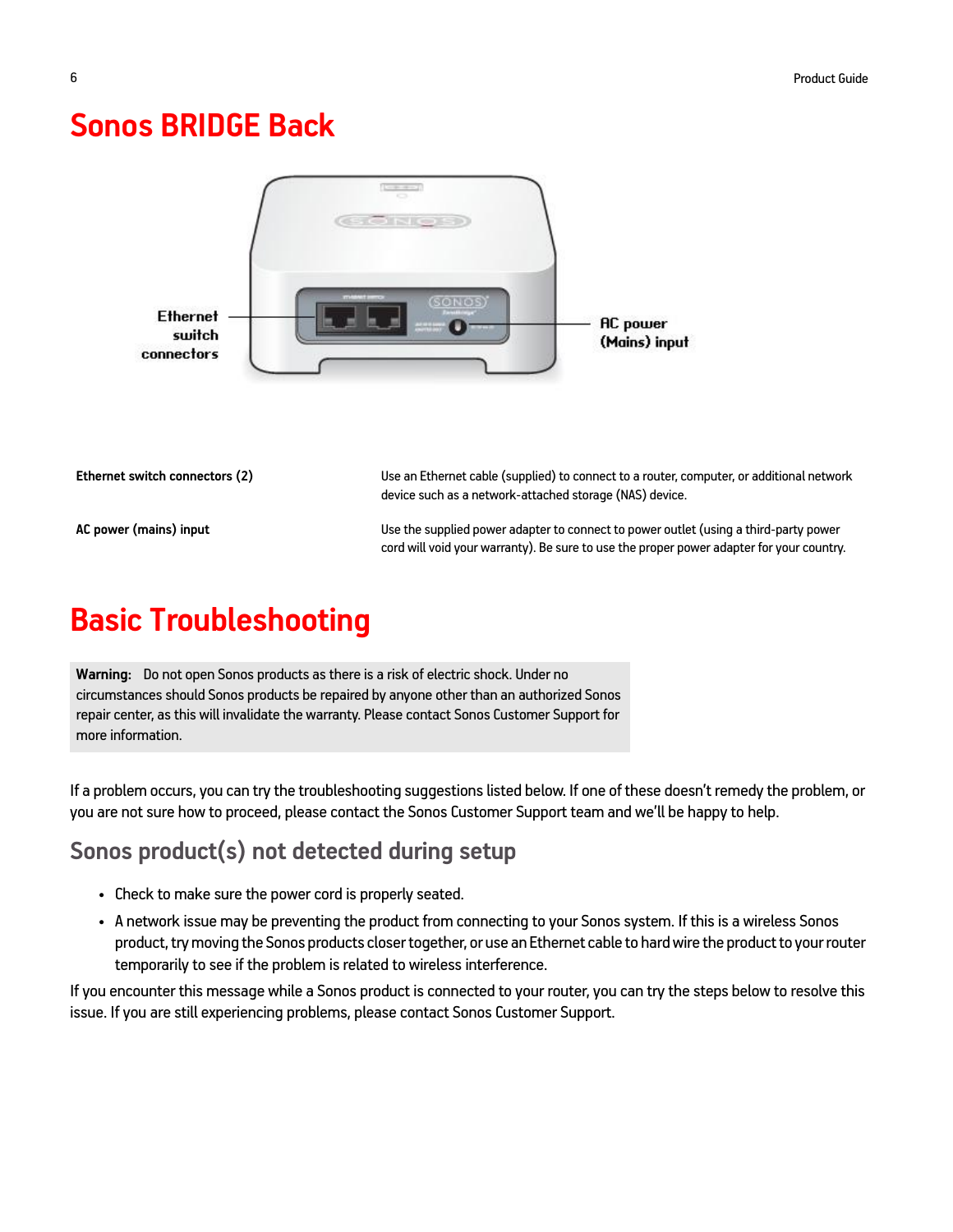Sonos BRIDGE 7

#### **1. Check the firewall**

Firewall software installed on the computer may be blocking the ports that Sonos uses to operate. First, disable all your firewalls and try to connect again. If this resolves the problem, you should configure your firewall to work with the Sonos Controller for Mac or PC. Please go to our website at *<http://faq.sonos.com/firewall>* for additional information. If this does not resolve the problem, you can try step 2 below.

#### **2. Check the router**

You can bypass your router's switch to determine whether there are any router configuration issues by connecting a Sonos product as shown below—in this BRIDGE configuration example, note that the BRIDGE and the computer still have Internet access:



- Be sure that your cable/DSL modem is connected to the router's WAN (Internet) port.
- Temporarily remove any other components that are wired to your network.
- Connect an Ethernet cable from the computer directly to the back of the BRIDGE, and then connect another Ethernet cable from that Sonos product directly to one of the LAN ports on your router.
- When you make a change to your network configuration, you may need to power cycle the Sonos product by unplugging the power cord, and then plugging it back in.

#### **3. Check the wiring**

Check the indicator lights on both the router and the Sonos product. The link/status lights should be lit solid, and the activity lights on the router should be blinking.

- If the link lights are not lit, try connecting to a different port on your router.
- If the link lights still do not light, try connecting a different Ethernet cable.

### **Sonos player is not operating properly**

- If the status indicator is not lit and no sound is produced when the unit is plugged in, check to ensure the power cord is properly seated.
- If the status indicator is solid white, make sure the volume is set to a suitable level; make sure MUTE is not on; if CONNECT:AMP™, make sure external speakers are connected securely.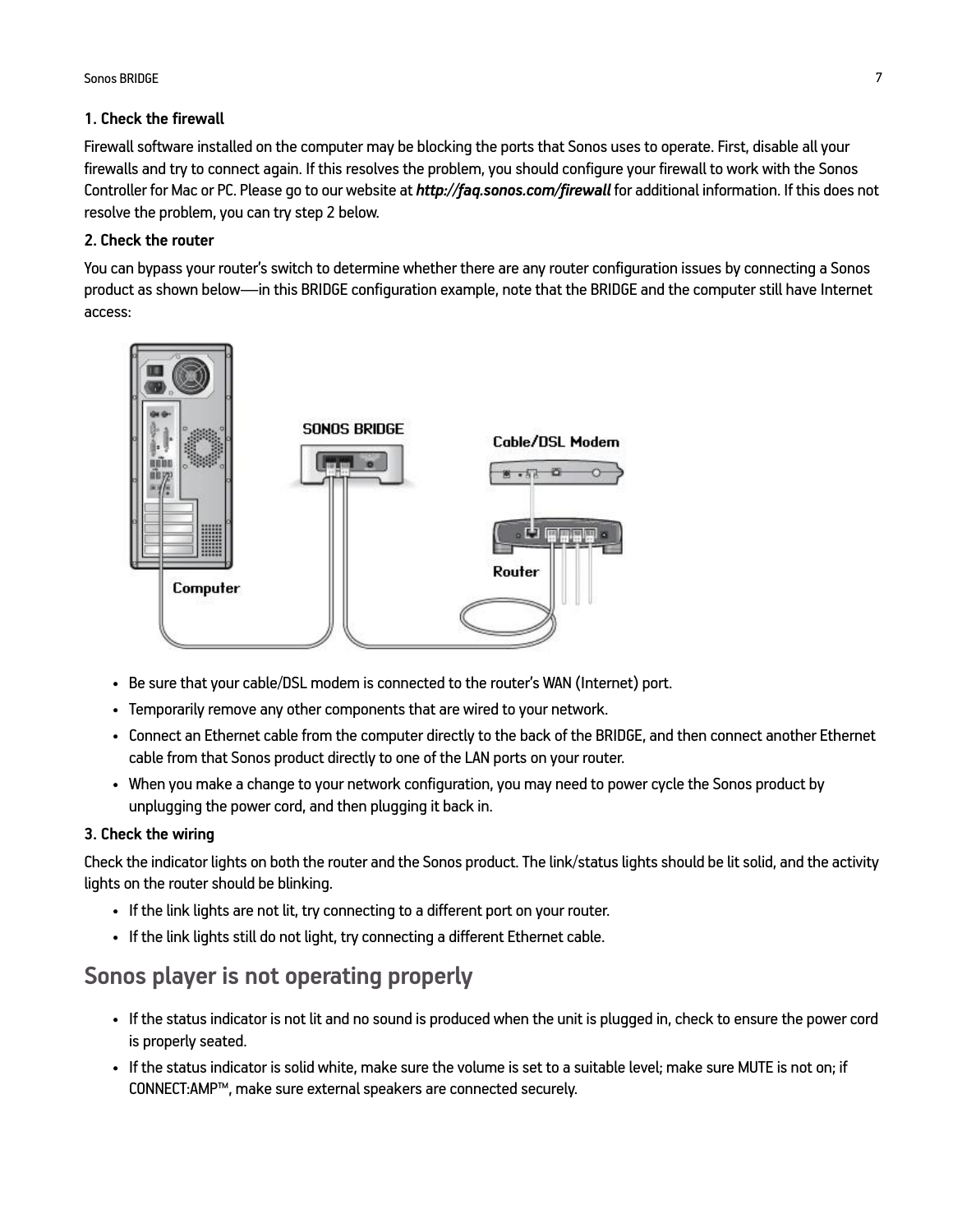- If the player has suddenly stopped playing music and the status indicator is flashing orange and white, pause or unplug the player for a few minutes to allow it to cool. Check to make sure the vents are not blocked. See the Appendix for status indicator explanations.
- Check the link/activity lights on both the router and the Sonos product that is wired to your router.The link lights should be lit solid and the activity lights should be blinking.
	- If the link lights are not lit, try connecting to a different port on your router.
	- If the link lights still do not light, try using a different Ethernet cable.
- Move your Sonos controller closer to a player.
- Check to ensure there are no obstacles to impede wireless operation.
- Check your network connections.
- The Sonos player may need to be **reset**. Disconnect the power cord for 5 seconds, and then reconnect. Wait for the Sonos player to restart.

# **Not all rooms are visible, or Sonos app doesn't work in some rooms, or music stops when I use my 2.4 GHz phone**

You are probably experiencing wireless interference. You can change the wireless channel your Sonos system is operating on by following the steps below.

- Using a handheld Sonos controller: From the **Settings** menu, touch **Advanced Settings** -> **SonosNet Channel**. Choose another SonosNet (wireless) channel from the list.
- Using the Sonos Controller App for PC: Select **Settings** -> **Advanced** from the **Manage** menu. On the **General** tab, select another wireless channel from the list.
- Using the Sonos Controller App for Mac: Select **Preferences** -> **Advanced** from the **Sonos** menu. On the **General** tab, choose another SonosNet (wireless) channel from the list.

It may take several seconds for the switch to take effect. If you have music playing, a short music dropout may occur during the wireless channel change.

### **I have a new router**

If you purchase a new router or change your ISP (Internet service provider), you will need to restart all your Sonos products after the router is installed.

**Note:** If the ISP technician connects a Sonos product to the new router, you only need to restart your wireless Sonos products.

- **1.** Disconnect the power cord from all of your Sonos products for at least 5 seconds.
- **2.** Reconnect them one at a time, starting with the Sonos product that is connected to your router.

Wait for your Sonos products to restart. The status indicator light will change to solid white on each product when the restart is complete.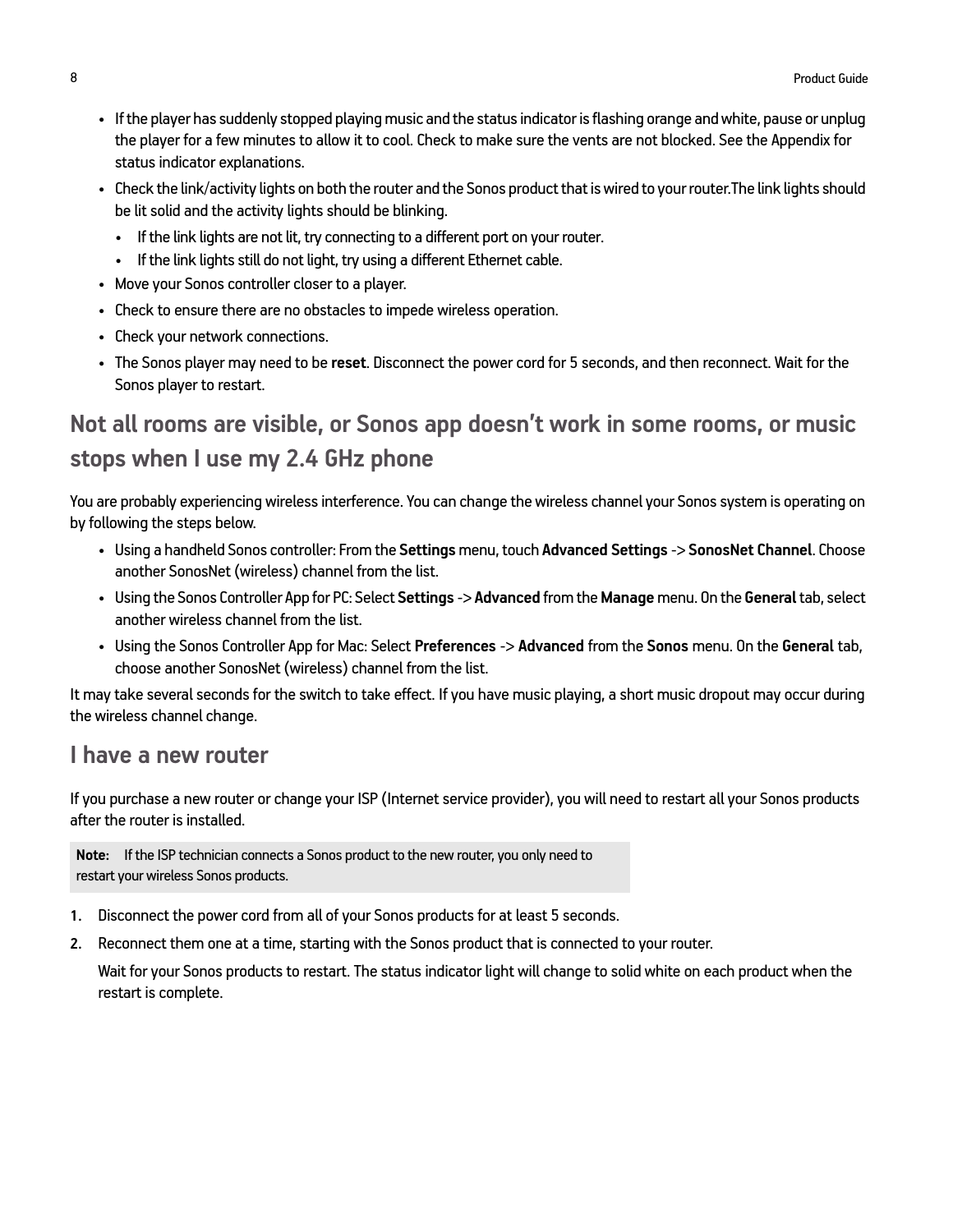I**f your Sonos setup is completely wireless,** you will also need to change your wireless network password. Follow the steps below:

- **1.** Temporarily connect one of your Sonos players to the new router with an Ethernet cable.
- **2.** From the Sonos music menu on your controller, select **Settings**.
- **3.** Select **Advanced Settings** -> **Wireless Setup**.
	- Sonos will detect your network.
- **4.** Enter the password for your wireless network.
- **5.** Once the password is accepted, unplug the player from your router and move it back to its original location.

## **I want to change my wireless network password**

If your Sonos system is set up wirelessly and you change your wireless network password, you will also need to change it on your Sonos system.

- **1.** Temporarily connect one of your Sonos players to your router with an Ethernet cable.
- **2.** Choose one of the following options:
	- Using a handheld Sonos controller, select **Settings** -> **Advanced Settings** -> **Wireless Setup.**
	- Using the Sonos Controller App for PC, select **Settings** -> **Advanced** from the **Manage** menu. On the **General** tab, select **Wireless Setup.**
	- Using the Sonos Controller App for Mac, select **Preferences** -> **Advanced** from the **Sonos** menu. On the **General** tab, select **Wireless Setup.**
- **3.** Enter the new wireless network password when prompted.
- **4.** Once the password is accepted, you can unplug the player from your router and move it back to its original location.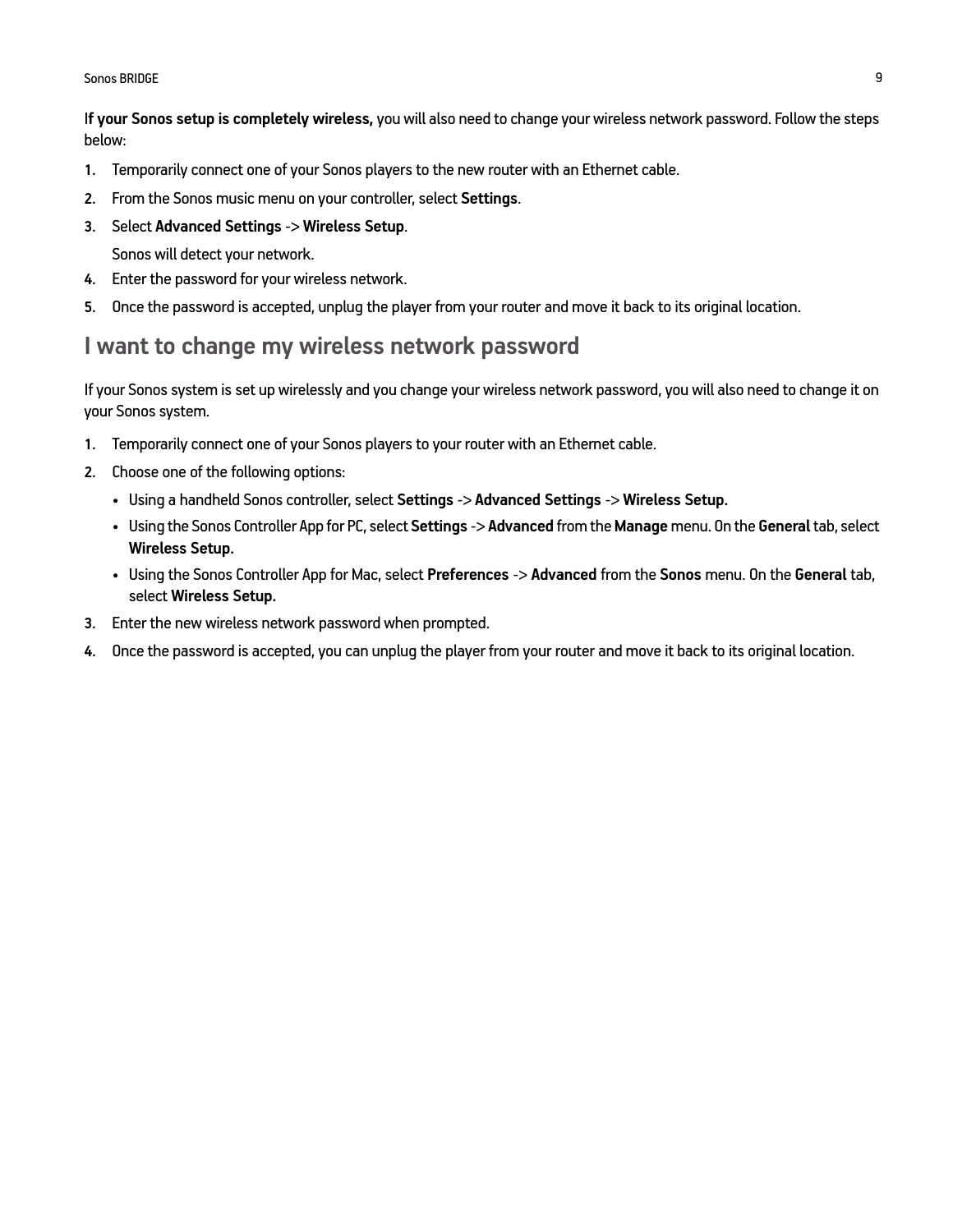# **Important Safety Information**

- **1.** Read these instructions.
- **2.** Keep these instructions.
- **3.** Heed all warnings.
- **4.** Follow all instructions.
- **5.** Do not use this apparatus near water.
- **6.** Clean only with dry soft cloth. Household cleaners or solvents can damage the finish on your Sonos products.
- **7.** Do not install near any heat sources such as radiators, heat registers, stoves, or other apparatus that produce heat.
- **8.** Protect the power cable from being walked on or pinched, particularly at plugs, convenience receptacles, and the point where they exit from the apparatus.
- **9.** Only use attachments/accessories specified by the manufacturer.
- **10.** Unplug this apparatus during lightning storms or when unused for long periods of time.
- **11.** Refer all servicing to Sonos qualified service personnel. Servicing is required when the apparatus has been damaged in any way, such as power-supply cable or plug is damaged, liquid has been spilled or objects have fallen into the apparatus, the apparatus has been exposed to rain or moisture, does not operate normally, or has been dropped.
- **12.** The Mains plug should be readily available to disconnect the equipment.
- **13. Warning**: To reduce the risk of fire or electric shock, do not expose this apparatus to rain or moisture.
- **14.** Do not expose apparatus to dripping or splashing and do not place objects filled with liquids, such as vases, on the apparatus.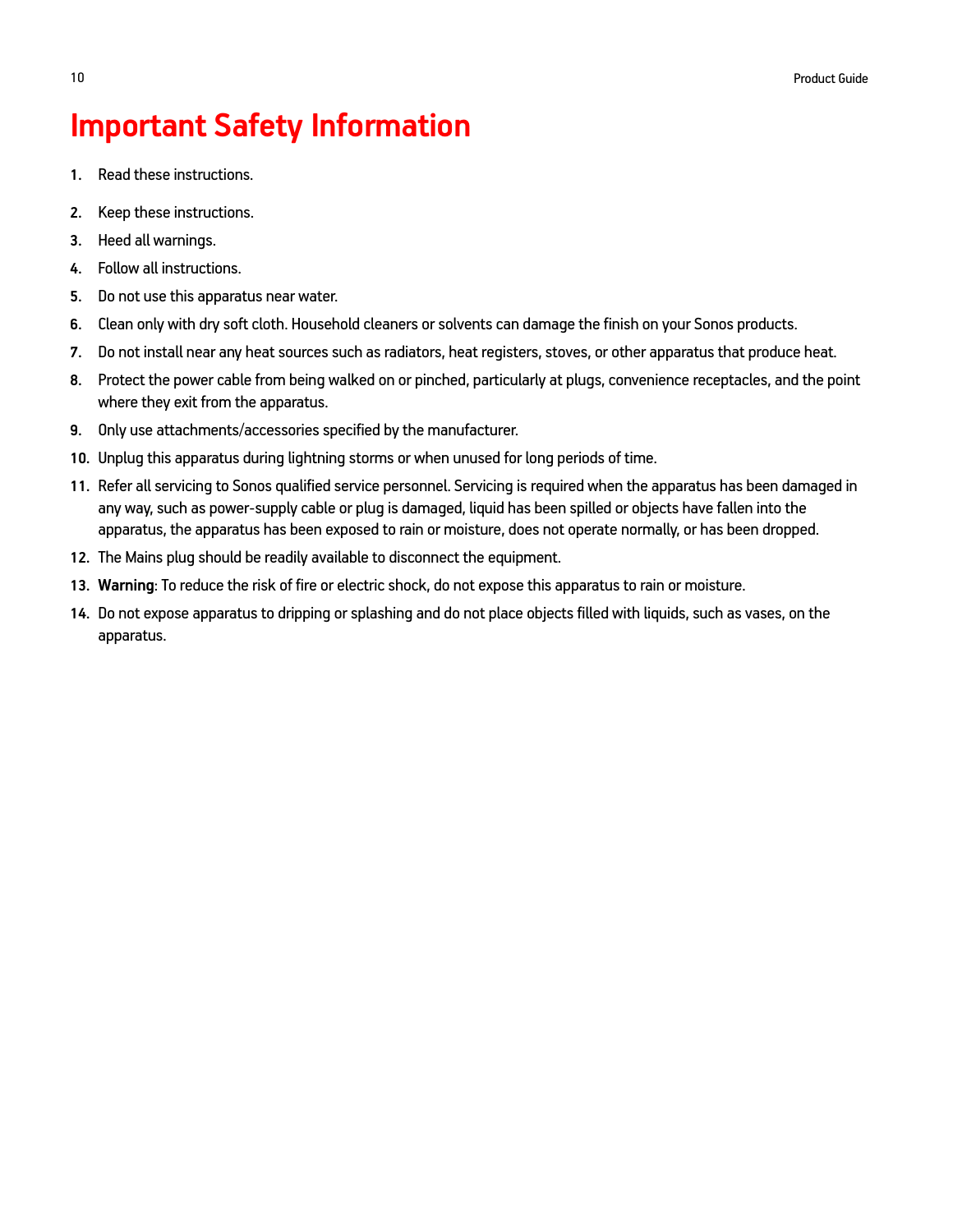# **BRIDGE Status Indicators**

**Important Note:** Do not place any items on top of your Sonos product. This may impede the air flow and cause it to overheat.

| <b>Indicator Lights</b> | <b>Player State</b>                                                                                                                                                                     | <b>Sonos Product</b>                                                                                       | <b>Additional Information</b>                                                                                                                                                                                                                                                                                                                                                                                                                                                                                                                     |
|-------------------------|-----------------------------------------------------------------------------------------------------------------------------------------------------------------------------------------|------------------------------------------------------------------------------------------------------------|---------------------------------------------------------------------------------------------------------------------------------------------------------------------------------------------------------------------------------------------------------------------------------------------------------------------------------------------------------------------------------------------------------------------------------------------------------------------------------------------------------------------------------------------------|
| Solid white             | Powered up and associated with a<br>Sonos system                                                                                                                                        | BRIDGE, BOOST,<br>CONNECT™, SUB,<br>CONNECT:AMP, DOCK,<br>PLAY:1, PLAY:3,<br>PLAY:5 <sup>®</sup> , PLAYBAR | If desired, when the product is in normal operation,<br>you can turn the white status indicator light on or off<br>by selecting White Status Light from the Room<br>Settings menu.<br>(The SUB indicator will reflect the same setting as<br>the player it is paired with.)                                                                                                                                                                                                                                                                       |
| Flashing white          | Powering up                                                                                                                                                                             | BRIDGE, BOOST,<br>CONNECT, SUB,<br>CONNECT:AMP, DOCK,<br>PLAY:1, PLAY:3, PLAY:5,<br><b>PLAYBAR</b>         |                                                                                                                                                                                                                                                                                                                                                                                                                                                                                                                                                   |
| Flashing green          | Powered up, not yet associated with<br>a Sonos system                                                                                                                                   | BRIDGE, BOOST,<br>CONNECT, SUB,<br>CONNECT:AMP, DOCK,<br>PLAY:1, PLAY:3, PLAY:5,<br><b>PLAYBAR</b>         | For a SUB, this may indicate the SUB is not yet paired<br>with a player.                                                                                                                                                                                                                                                                                                                                                                                                                                                                          |
| Solid green             | Volume set to zero or muted                                                                                                                                                             | CONNECT,<br>CONNECT:AMP, PLAY:1,<br>PLAY:3, PLAY:5,<br><b>PLAYBAR</b>                                      |                                                                                                                                                                                                                                                                                                                                                                                                                                                                                                                                                   |
| Slowly flashing green   | Surround audio is off or<br>SUB audio is off                                                                                                                                            | PLAY:1, PLAY:3, SUB                                                                                        | Applicable for player configured as a PLAYBAR<br>surround speaker, or for a SUB paired with a PLAYBAR                                                                                                                                                                                                                                                                                                                                                                                                                                             |
| Solid orange            | During wireless setup, this occurs<br>while the Sonos open access point is<br>temporarily active.<br>If you are not setting up your Sonos<br>system, this may indicate warning<br>mode. | CONNECT, SUB,<br>CONNECT: AMP, PLAY: 1,<br>PLAY: 3, PLAY: 5,<br><b>PLAYBAR</b>                             | If the orange light is on AND the player's volume<br>level automatically reduces, this indicates the player<br>is in warning mode.<br>• Press the Pause button to stop the audio<br>Check the vent slot for adequate cooling<br>• Check the room temperature to make sure it's<br>less than 104°F/40°C<br>• If the player is in direct sunlight, provide<br>shade<br>Allow the player to cool for several minutes<br>$\bullet$<br>and then press Play to restart the audio<br>If the problem does not resolve, please<br>contact Customer Support |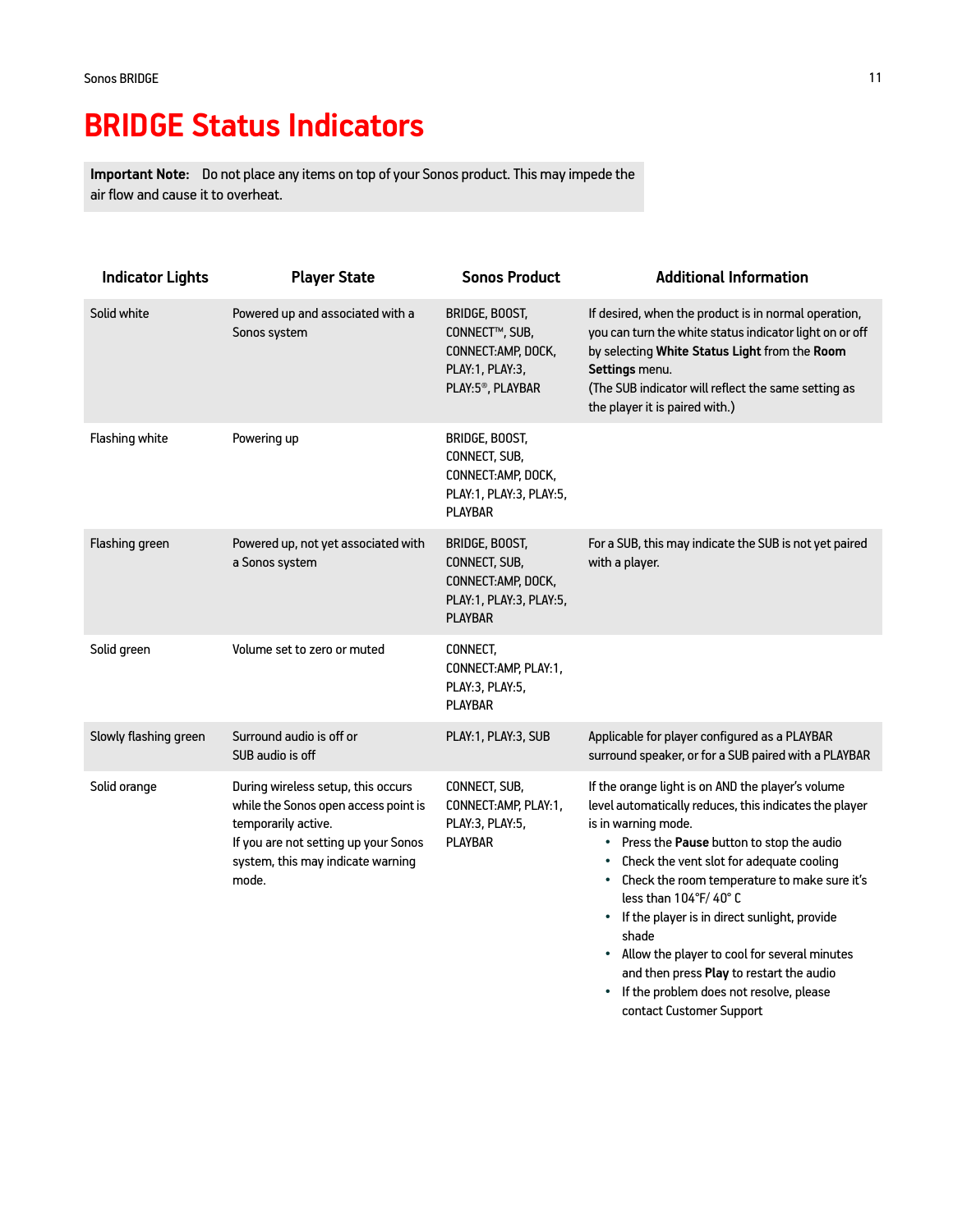| <b>Indicator Lights</b>             | <b>Player State</b>                                                                                                      | <b>Sonos Product</b>                                                                               | <b>Additional Information</b>                                                                                                                                                                                                                                                                                                                                                                                                                                                                         |
|-------------------------------------|--------------------------------------------------------------------------------------------------------------------------|----------------------------------------------------------------------------------------------------|-------------------------------------------------------------------------------------------------------------------------------------------------------------------------------------------------------------------------------------------------------------------------------------------------------------------------------------------------------------------------------------------------------------------------------------------------------------------------------------------------------|
| Rapidly flashing<br>orange          | Playback / Next Track failed                                                                                             | CONNECT,<br>CONNECT:AMP, PLAY:1,<br>PLAY: 3, PLAY: 5,<br><b>PLAYBAR</b>                            | Indicates either playback or next track was not<br>possible                                                                                                                                                                                                                                                                                                                                                                                                                                           |
| Flashing orange                     | During SonosNet setup, this occurs<br>after a button press while the<br>product is searching for a household<br>to join. | BRIDGE, BOOST,<br>CONNECT, SUB,<br>CONNECT:AMP, DOCK,<br>PLAY:1, PLAY:3, PLAY:5,<br><b>PLAYBAR</b> |                                                                                                                                                                                                                                                                                                                                                                                                                                                                                                       |
| Slowly flashing orange<br>and white | Fault mode                                                                                                               | CONNECT,<br>CONNECT:AMP, PLAY:1,<br>PLAY: 3, PLAY: 5,<br>PLAYBAR, SUB                              | If the lights are flashing orange and white AND the<br>volume automatically mutes, this indicates the<br>player is experiencing a fault condition.<br>• Press the Pause button to stop the audio<br>Check the room temperature to make sure it's<br>less than 104°F/40°C<br>If the player is in direct sunlight, provide<br>shade<br>Allow the product to cool for several minutes<br>and then press Play to restart the audio<br>If the problem does not resolve, please<br>contact Customer Support |

# **Specifications**

| <b>Feature</b>               | <b>Description</b>                                                                                                                                                                                                                                                                                                                                                                                                                                                                                                                                                                                                                                                                                                                                                                                                                        |
|------------------------------|-------------------------------------------------------------------------------------------------------------------------------------------------------------------------------------------------------------------------------------------------------------------------------------------------------------------------------------------------------------------------------------------------------------------------------------------------------------------------------------------------------------------------------------------------------------------------------------------------------------------------------------------------------------------------------------------------------------------------------------------------------------------------------------------------------------------------------------------|
| <b>Ethernet Connection</b>   | 2-port switch, 10/100 Mbps, auto MDI/MDIX                                                                                                                                                                                                                                                                                                                                                                                                                                                                                                                                                                                                                                                                                                                                                                                                 |
| Network Bridging             | 2-port switch allows Ethernet devices to connect through SonosNet™<br>Easy Internet connectivity for other products in the house - SonosNet can stream any data<br>in between its nodes. A BRIDGE has two Ethernet jacks on the back to bring standard<br>Internet connectivity to your set-top box, PVR, PC, Game Console or NAS drive.<br>Extend the range of the Sonos system - stream music wirelessly to a remote location by<br>$\bullet$<br>placing a BRIDGE in between a Sonos product and the rest of the Sonos system.<br>Expand the wireless reach of the controller-improve Sonos controller access to SonosNet<br>$\bullet$<br>by placing a BRIDGE in areas where wireless coverage needs a boost. Ideal for retrofits,<br>where all Sonos products might be in one location instead of being placed throughout the<br>home. |
| <b>Wireless Connectivity</b> | Works on SonosNet™, a secure AES encrypted, peer-to-peer wireless mesh network dedicated<br>exclusively for your Sonos system to reduce WiFi interference                                                                                                                                                                                                                                                                                                                                                                                                                                                                                                                                                                                                                                                                                 |
|                              | Also works on your home WiFi network with any 802.11b/q, 2.4GHz broadcast capable router                                                                                                                                                                                                                                                                                                                                                                                                                                                                                                                                                                                                                                                                                                                                                  |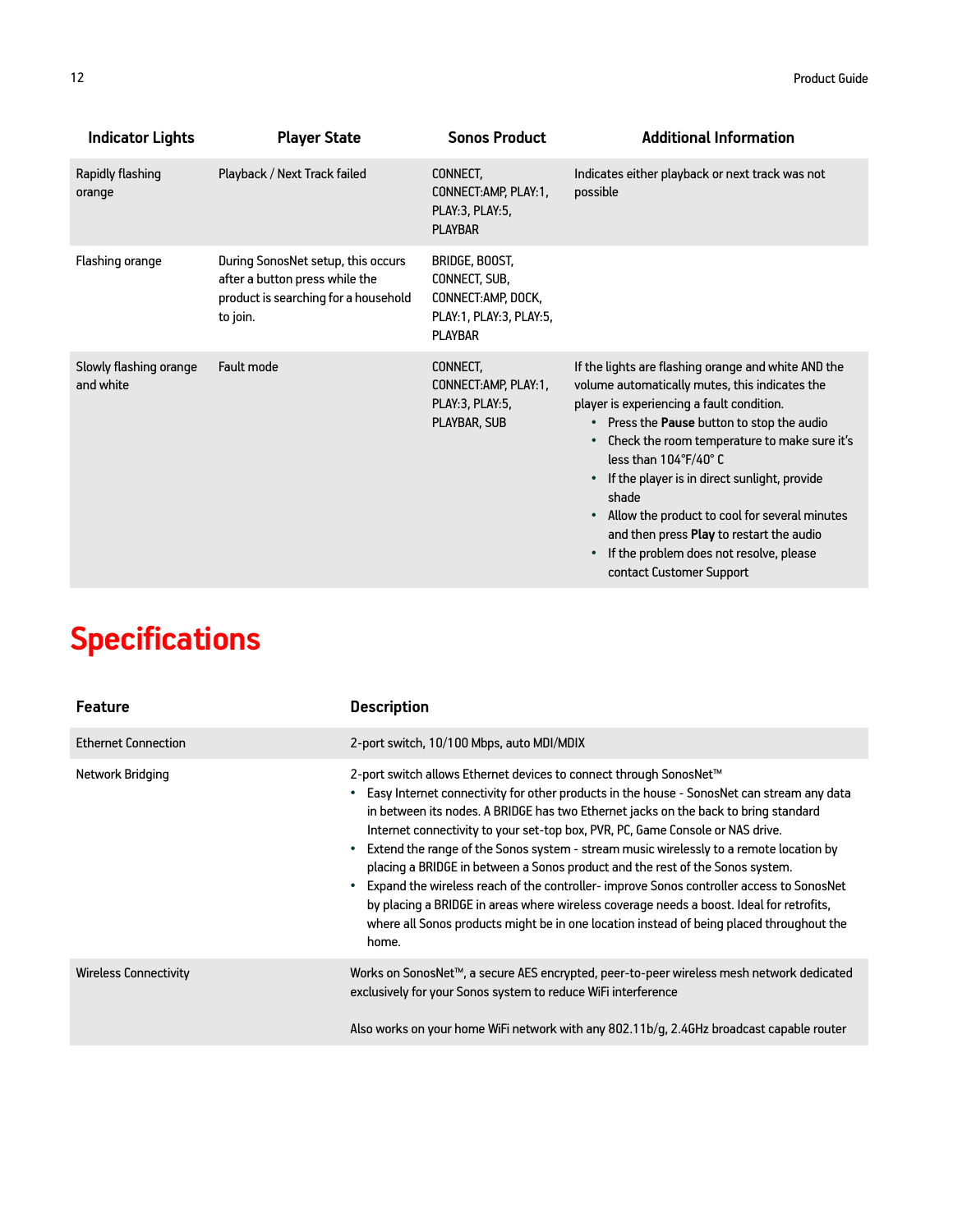| <b>Feature</b>                     | <b>Description</b>                                                                                                                                                                                                                                                                                                                                      |
|------------------------------------|---------------------------------------------------------------------------------------------------------------------------------------------------------------------------------------------------------------------------------------------------------------------------------------------------------------------------------------------------------|
| Internet Connectivity              | Internet connection required for system-wide access to Internet radio stations, online music<br>services and software updates. (DSL, cable modem or LAN-based high-speed Internet<br>connection required.) Internet functionality may require payment of separate fee to a service<br>provider; local and/or long distance telephone charges may apply. |
| Join Button                        | Automatic wired or wireless setup of Sonos system                                                                                                                                                                                                                                                                                                       |
| <b>Front Panel Lights</b>          | <b>BRIDGE status</b>                                                                                                                                                                                                                                                                                                                                    |
| Power Supply                       | Slim external power adapter, Output: DC 5V, 2A                                                                                                                                                                                                                                                                                                          |
| Dimensions $(H \times W \times D)$ | $1.61 \times 4.33 \times 4.33$ in. $(41 \times 110 \times 110$ mm)                                                                                                                                                                                                                                                                                      |
| Weight                             | $0.59$ lbs $(270$ gr)                                                                                                                                                                                                                                                                                                                                   |
| <b>Operating Temperature</b>       | 32°F to 104°F (0°C to 40°C)                                                                                                                                                                                                                                                                                                                             |
| Finish                             | Light gray/high quality polycarbonate material                                                                                                                                                                                                                                                                                                          |

\* Specifications subject to change without notice.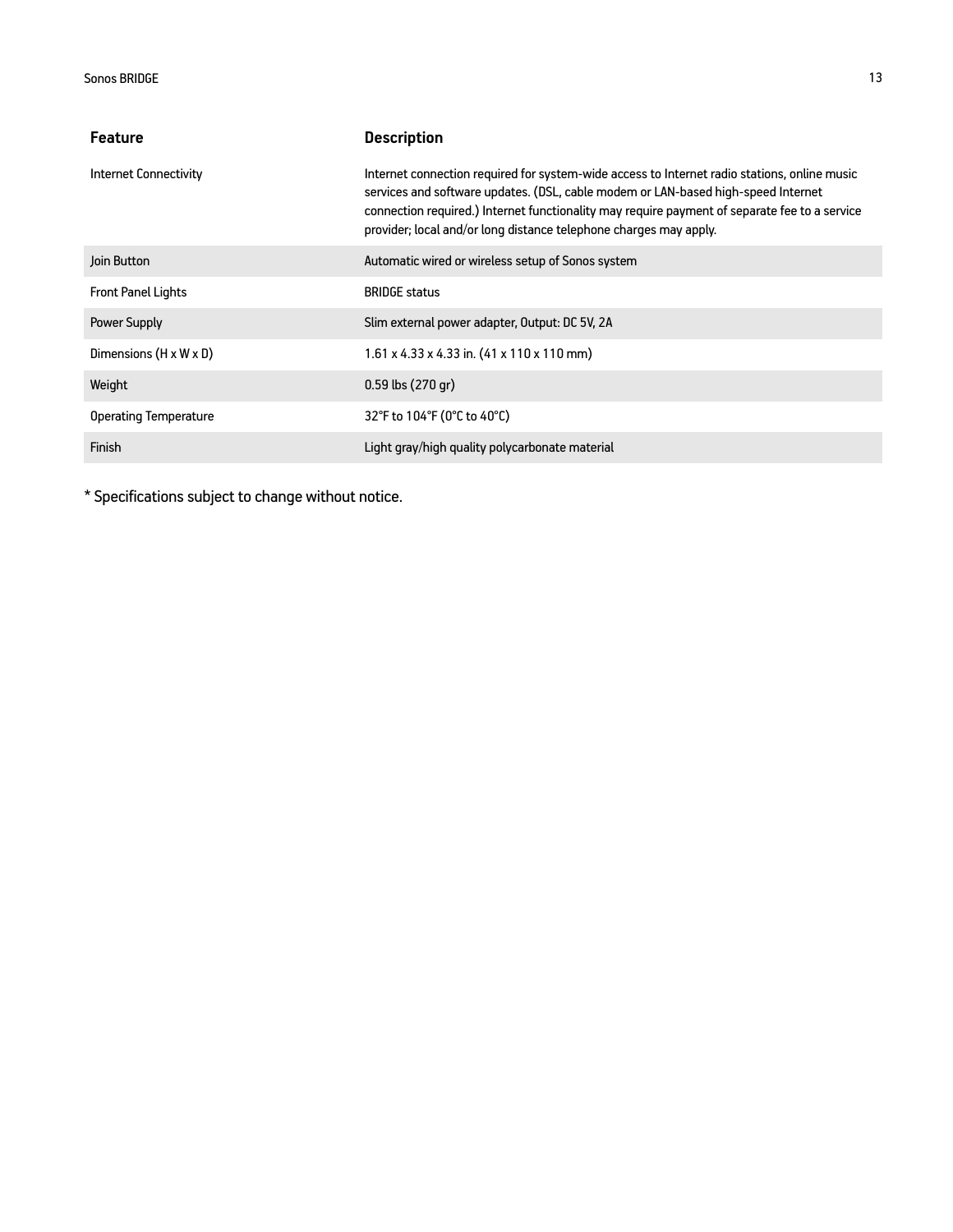# **Regulation Information**

#### **USA**

This equipment has been tested and found to comply with the limits for a Class B digital device, pursuant to part 15 of the FCC Rules. These limits are designed to provide reasonable protection against harmful interference in a residential installation. This equipment generates, uses and can radiate radio frequency energy and, if not installed and used in accordance with the instructions, may cause harmful interference to radio communications. However, there is no guarantee that interference will not occur in a particular installation. If this equipment does cause harmful interference to radio or television reception, which can be determined by turning the equipment off and on, the user is encouraged to try to correct the interference by one or more of the following measures:

- All Sonos devices have in-products antennas. Users cannot reorient or relocate the receiving antenna without modifying the product
- Increase the separation between the equipment and receiver.
- Connect the equipment into an outlet on a circuit different from that to which the receiver is connected.

**Caution**: Modifications not expressly approved by the manufacturer may void the user's authority to operate the equipment under FCC rules.

The device for operation in the band 5150-5250 MHz is only for indoor use to reduce the potential for harmful interference to co-channel mobile satellite systems.

#### **Canada**

This Class B digital apparatus complies with Canadian ICES-003 and RSS-210. Operation is subject to the following two conditions: (1) this device may not cause interference, and (2) this device must accept any interference, including interference that may cause undesired operation of the device.

The installer of this radio equipment must ensure that the product is located such that it does not emit RF field in excess of Health Canada limits for the general population; consult Safety Code 6, obtainable from Health Canada's website *www.hc-sc.gc.ca/rpb*. As mentioned before, the installer cannot control the antenna orientation. However, they could place the complete product in a way that causes the problem mentioned above.

The device for operation in the band 5150-5250 MHz is only for indoor use to reduce the potential for harmful interference to co-channel mobile satellite systems.

Be advised that high-power radars are allocated as primary users (i.e. priority users) of the bands 5250-5350 MHz and 5650- 5850 MHz and that these radars could cause interference and/or damage to LE-LAN devices.

#### **Canada**

Cet appareil numérique de classe B est conforme aux normes NMB-003 et CNR-210 en vigueur au Canada. Son fonctionnement est soumis aux deux conditions suivantes : (1) Cet appareil ne doit pas créer d'interférences nuisibles. (2) Cet appareil doit tolérer toutes les interférences reçues, y compris les interférences pouvant entraîner un fonctionnement indésirable.

L'installateur du présent matériel radio doit veiller à ce que le produit soit placé ou orienté de manière à n'émettre aucun champ radioélectrique supérieur aux limites fixées pour le grand public par le ministère fédéral Santé Canada ; consultez le Code de sécurité 6 sur le site Web de Santé Canada à l'adresse : *www.hc-sc.gc.ca/rpb*. Comme indiqué auparavant, l'installateur ne peut pas contrôler l'orientation de l'antenne. Il peut néanmoins placer le produit tout entier de manière à provoquer le problème décrit ci-dessus.